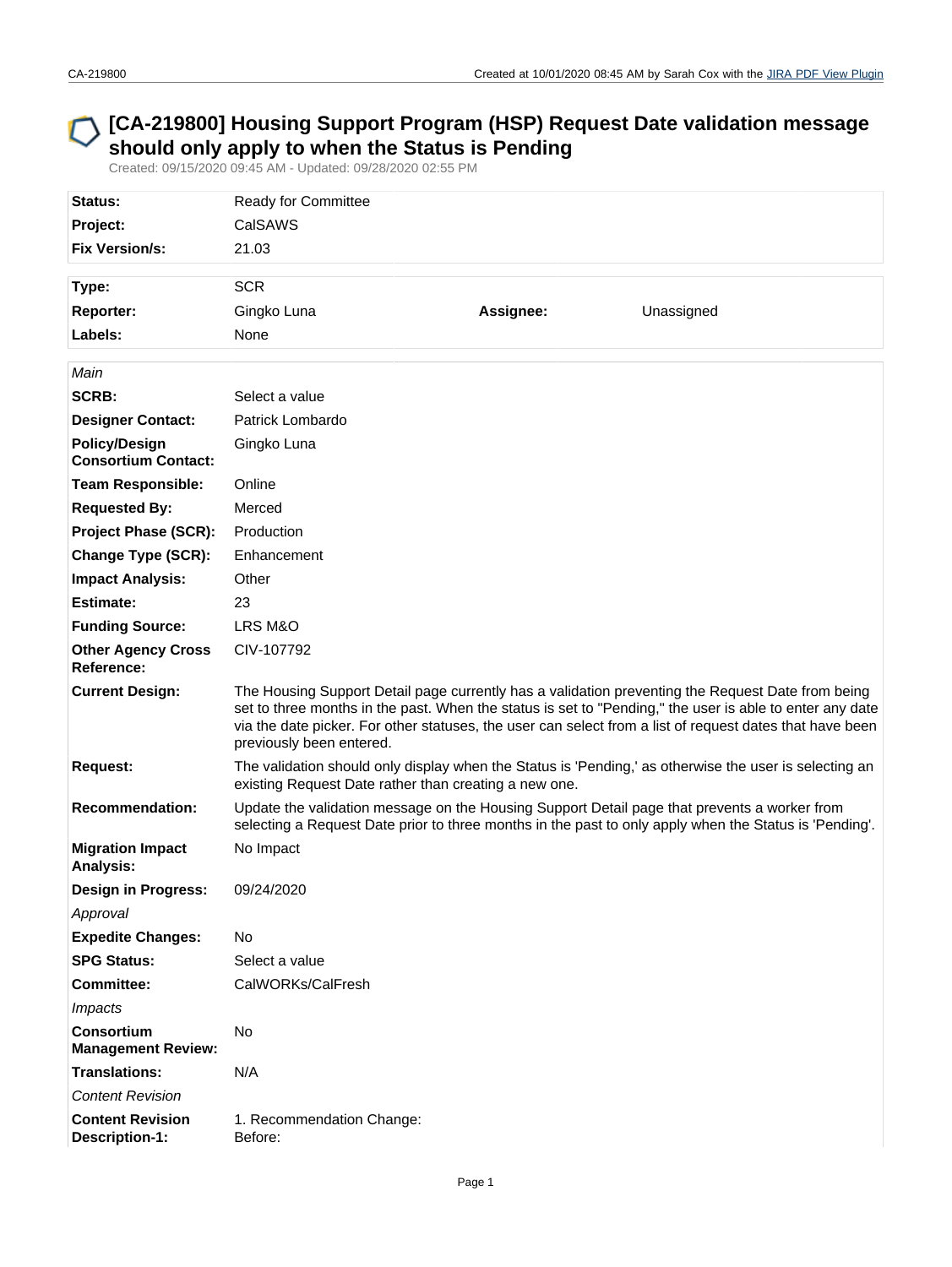|                                                  | After:<br>2. Estimate Change:<br>Before:<br>After:<br>3. Release Change:<br>Before:<br>After:<br>4. Funding Source Change:<br>Before:<br>After:                                         |
|--------------------------------------------------|-----------------------------------------------------------------------------------------------------------------------------------------------------------------------------------------|
| <b>Content Revision</b><br>Description-2:        | 1. Recommendation Change:<br>Before:<br>After:<br>2. Estimate Change:<br>Before:<br>After:<br>3. Release Change:<br>Before:<br>After:<br>4. Funding Source Change:<br>Before:<br>After: |
| <b>Content Revision</b><br>Description-3:        | 1. Recommendation Change:<br>Before:<br>After:<br>2. Estimate Change:<br>Before:<br>After:<br>3. Release Change:<br>Before:<br>After:<br>4. Funding Source Change:<br>Before:<br>After: |
| <b>Content Revision</b><br><b>Description-4:</b> | 1. Recommendation Change:<br>Before:<br>After:<br>2. Estimate Change:<br>Before:<br>After:<br>3. Release Change:<br>Before:<br>After:<br>4. Funding Source Change:<br>Before:<br>After: |
| <b>Team Estimate</b>                             |                                                                                                                                                                                         |
| Online ETC 1:                                    | 14                                                                                                                                                                                      |
| <b>Online ETC 2:</b>                             | 3                                                                                                                                                                                       |
| <b>Online ETC Total:</b>                         | 17                                                                                                                                                                                      |
| <b>System Test Support</b><br><b>ETC 1:</b>      | 6                                                                                                                                                                                       |
| <b>System Test Support</b><br><b>ETC Total:</b>  | 6                                                                                                                                                                                       |
| Team Impact                                      |                                                                                                                                                                                         |